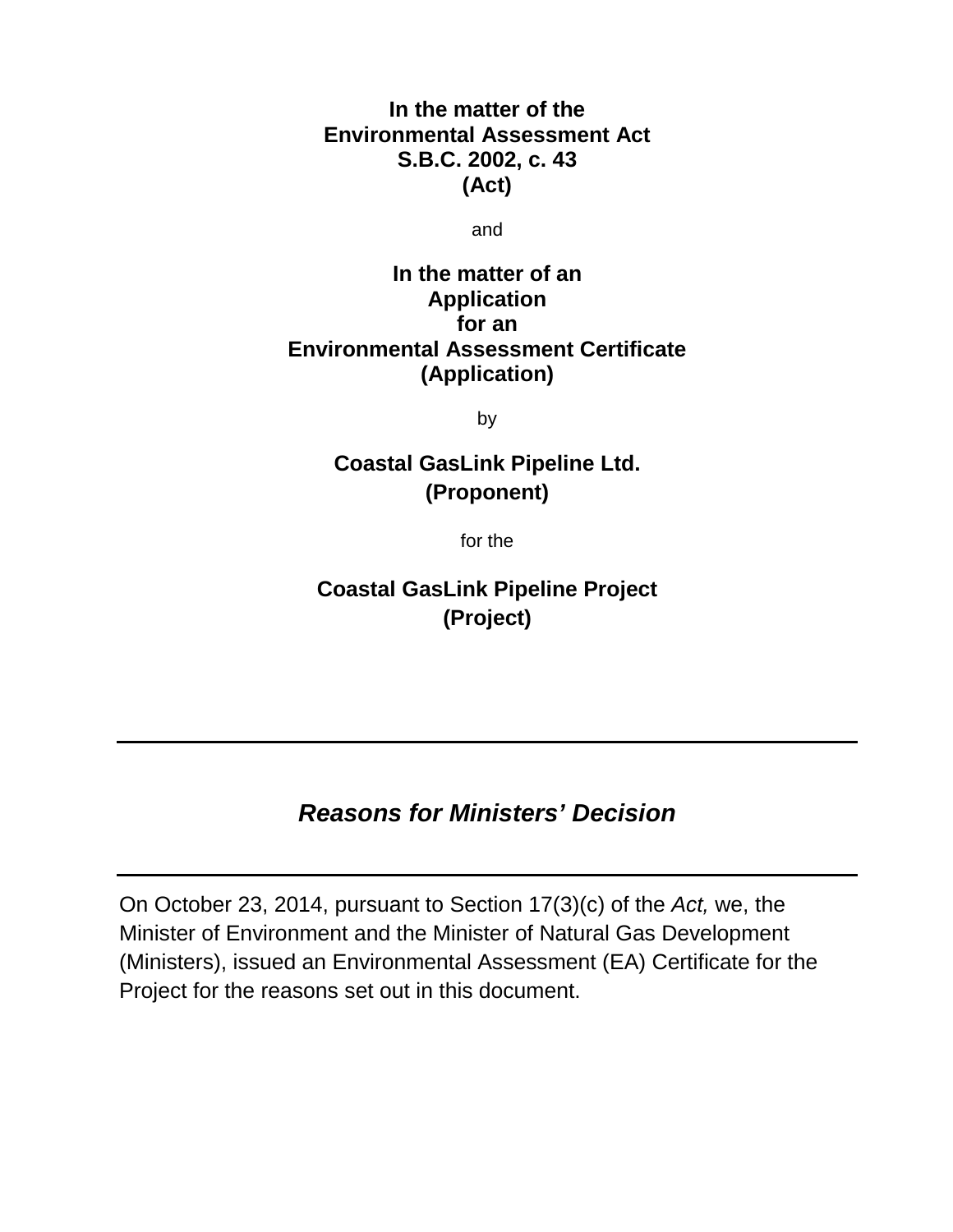# **1. NATURE AND SCOPE OF THE DECISION**

Section 17(3) of the *Act* sets out the parameters for our decision. We:

- Were required to consider Environmental Assessment Office's (EAO) *Coastal GasLink Pipeline Project Assessment Report* (Assessment Report) and accompanying Recommendations of the Executive Director; and
- Considered other matters we thought relevant to the public interest in making our decision on the Application.

We also needed to be satisfied that the Province had met its duty to consult, and if appropriate, accommodate Aboriginal Groups with respect to potential impacts of the Project on Aboriginal Interests<sup>1</sup>.

## **2. MINISTERS' CONSIDERATIONS**

## 2.1.Assessment Report and Proposed Design and Mitigation Conditions

EAO, with advice from an advisory Working Group, reviewed the Application and described its findings in the Assessment Report. Throughout the Environmental Assessment process, EAO worked closely with other provincial ministries and agencies to identify and manage cross project issues, such as timber use, social and economic effects, and impacts to caribou and grizzly bear, as well as the conditions proposed to us which are a result of this collaboration.

EAO advised us that it was satisfied that the proposed certificate conditions and Project design would prevent or reduce potential negative environmental, social, economic, heritage or health impacts of the Project such that no significant adverse effects are expected, except with respect to caribou and greenhouse gas emissions. We concur with this view.

EAO advised that they were satisfied that the Crown's duty to appropriately consult and accommodate Aboriginal Groups had been discharged for the Project. We concur with this view.

## 2.2.Recommendations of the Executive Director

The Executive Director considered the Assessment Report as well as the design and mitigation conditions set out in the proposed Environmental Assessment Certificate. He recommended that an Environmental Assessment Certificate be issued for the Project

 $1$  asserted or established Aboriginal rights including title, or treaty rights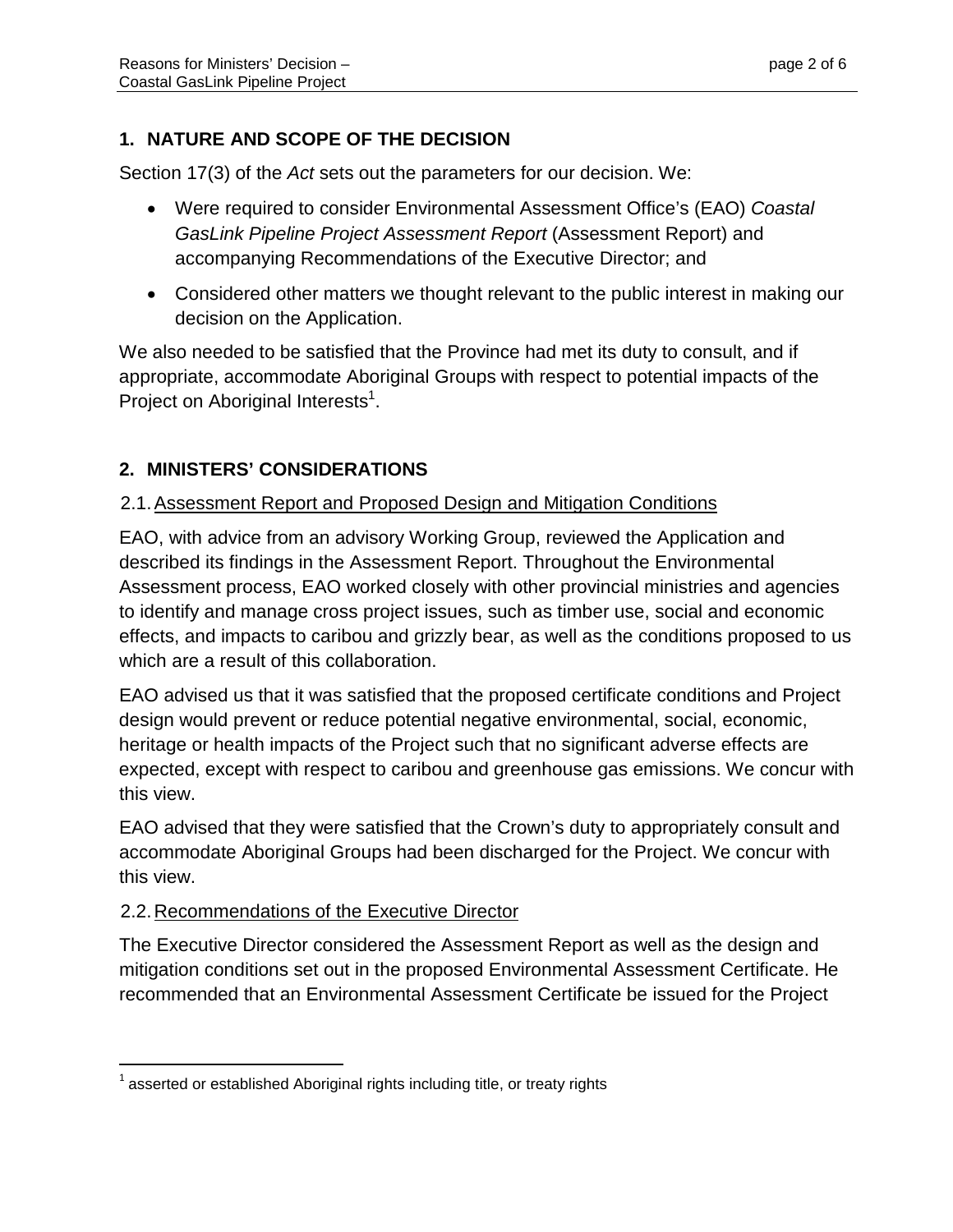# 2.3.Key Considerations

## *Mitigation through Project Design*

The Proponent considered a number of factors when evaluating the pipeline route, such as following previously cleared areas as a result of forest harvesting or other linear developments, avoiding disturbance to parks and protected areas, minimizing the number of watercourse crossings and length of disturbance to wetlands and sensitive areas.

The Project also underwent a number of route changes in order to address concerns from Aboriginal Groups, stakeholders and the public, such as: avoiding critical habitat for white sturgeon, avoiding disturbance on lands within the Pine Creek Covenant, avoiding multiple crossings of Tchesinkut Creek, and allowing for flexibility during construction to avoid marbled murrelet habitat.

## *Socio-Economic Effects*

The main construction camps for the Project will be located near several northern communities, although the Proponent has not finalized the exact location of each camp. We understand that several concerns were raised by local governments, regional districts, and health authorities that the Project could result in increased demands on community utilities and services, health care, waste management facilities, housing and accommodation, and social services.

We are satisfied that the condition for the development of a Socio-Economic Effects Management Plan (SEEMP), which will include monitoring activities to inform management of potential cumulative socio-economic effects relating to pipeline construction and other projects will suffice to manage those concerns. EAO worked closely with the Ministry of Community, Sport and Cultural Development (CSCD) in developing this condition and CSCD will take a lead coordinating role in the implementation for government.

## *Effects to Caribou*

EAO predicted that the Project will have a number of residual adverse effects to wildlife and wildlife habitat. The effects are generated from the pipeline corridor resulting in habitat loss and fragmentation, as well as increased access for humans and predators. These effects are particularly acute for caribou and grizzly bear.

EAO found significant residual adverse effects to caribou, as the Project will directly affect federally designated Critical Habitat retention areas and provincially designated areas in the Hart and Telkwa Ranges, negatively affecting management and conservation objectives for caribou. The Hart and Telkwa Ranges both have high levels of existing disturbance and caribou have very low resilience to disturbance. The effect is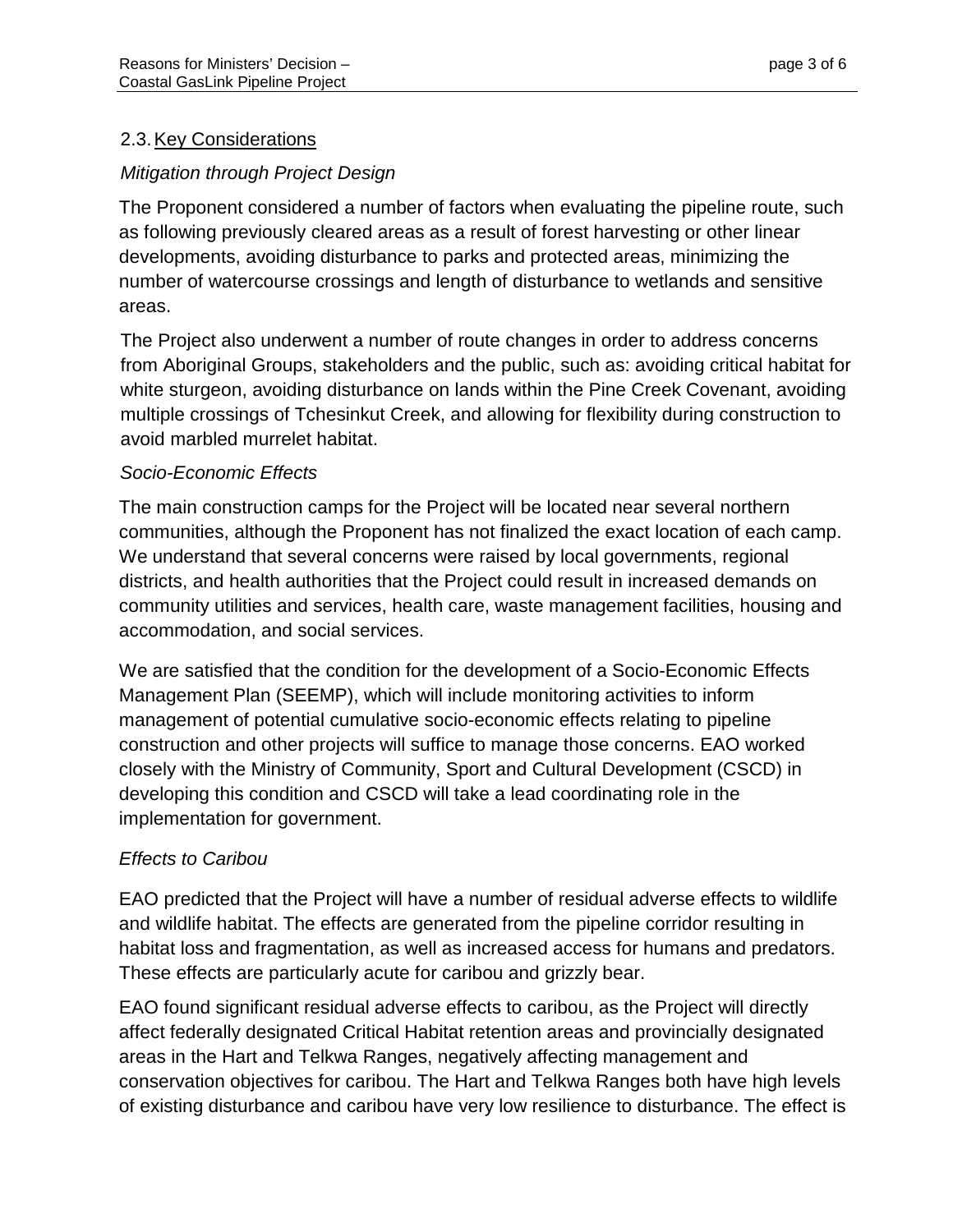considered significant because the success of proposed mitigation is uncertain and the Project is likely to negatively impact caribou recovery objectives. EAO, with support from Ministry of Forests, Lands, and Natural Resource Operations (FLNR), has proposed conditions for the development of a caribou mitigation and monitoring plan, and \$1.5M to fund caribou and predator monitoring. We are of the view that this level of mitigation was warranted under the circumstances.

## *Greenhouse Gas Emissions (GHGs)*

In consideration of the impact on provincial GHG targets, EAO identified GHG emissions as a significant adverse effect. The Proponent provided a conservative estimate that at full build-out, the Project will contribute to a 6% increase in provincial GHG emissions from 2012 levels, although we acknowledge that build out will occur over time and that emissions of the initial phase will be approximately 1% of provincial emissions. The primary source of GHG emissions will be combustion at compressor stations. EAO, with support from the Climate Action Secretariat and the Ministry of Natural Gas Development, has proposed a condition for the management of GHG emissions.

We are satisfied that the condition for the development of a GHG Management Plan and adherence to *Best Available Techniques Economically Achievable,* as well as the regulatory requirements to report on GHG emissions, will suffice. In addition, we note that the carbon tax is an additional mitigation.

## *Aboriginal Consultation*

EAO consulted with 31 Aboriginal Groups during the Environmental Assessment. Part C of EAO's Assessment Report assessed whether the Project can be reasonably expected to have adverse effects on Aboriginal Interests and as appropriate, made recommendations to prevent or mitigate those effects.

On June 26, 2014, the *Tsilhqot'in Nation v. British Columbia* (*Tsilhqot'in*) decision was released by the Supreme Court of Canada. The decision clarified the test for Aboriginal title relating to the elements of sufficient and exclusive occupation at 1846. In addition, the case set out considerations for government when consulting Aboriginal Groups regarding potential impacts on asserted Aboriginal title claims. EAO was originally scheduled to provide the assessment report to Ministers on September 8, 2014. As a result of the *Tsilhqot'in* decision, EAO extended the Environmental Assessment review period until October 8, 2014 to examine the decision implications on the Project, which involved re-assessing the strength of claim of Aboriginal Groups. We understand that Aboriginal Groups who were assessed as potentially having strong Aboriginal title claims were already being consulted at the deeper end of the *Haida* consultation spectrum throughout the Environmental Assessment.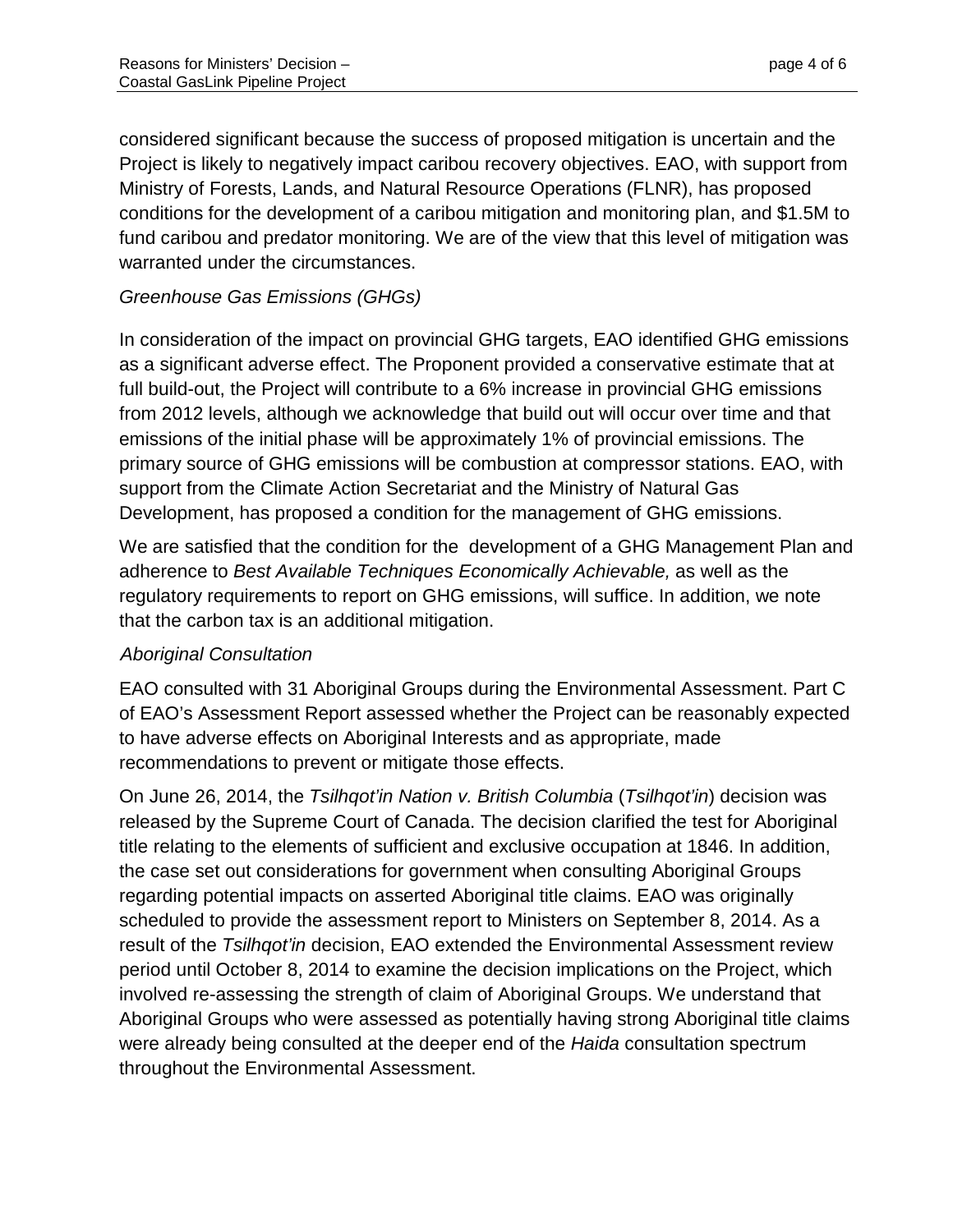We are aware that a number of Aboriginal Groups were highly engaged in the Environmental Assessment process, working in a collaborative manner with EAO to address potential impacts from the Project and to develop additional mitigation and conditions. We are also aware that a number of the conditions were proposed as a result of EAO's consideration of comments from Aboriginal Groups, including:

- Maintaining access during Project operations for Aboriginal Groups to carry out traditional use activities;
- Continued engagement with Aboriginal Groups regarding construction planning and project design, as well as the development on environmental management plans;
- Opportunities to participate in construction monitoring;
- A requirement for the Proponent to consider Traditional Use Studies submitted; and
- A requirement to provide plans for aquatic or riparian offsets, if requested, to Aboriginal Groups.

In addition to the Assessment Report, proposed design and mitigation conditions, and Recommendations of the Executive Director we also considered the letters and submissions sent to us from Blueberry River First Nations, Carrier Sekani Tribal Council, the Office of the Wet'suwet'en, Saik'uz First Nation, Doig River First Nation, West Moberly First Nations, Saulteau First Nations, and a joint letter from Treaty 8 First Nations. We considered concerns that were raised in these submissions, which included concerns about Environmental Assessment methodology and timelines, cumulative effects within asserted territories, impacts to traditional use activities, and rights and title.

We are satisfied that the Province has fulfilled its obligations for consultation and accommodation to Aboriginal Groups. Furthermore, we are aware that there are significant additional commitments being made by the Province to respond to concerns relating to this Project in particular and to LNG development in general. To respond to environmental concerns, the Province is developing an LNG Environmental Stewardship Initiative with Aboriginal Groups, including those affected by the Project, to bring Aboriginal Groups, industry and governments together to monitor, assess, research, maintain and restore important values on the land. The Province is engaging Aboriginal Groups affected by the Project to supplement community-related skills training requirements such that they will be positioned to economically benefit directly from Project employment. Finally, we are aware that Aboriginal Groups have been presented with financial benefit sharing offers by the Province that include benefits over the life of this Project, and potentially from other projects. While these commitments remain under early and active stages of negotiation with the same Aboriginal Groups that have been consulted on this Project, these economic benefits are in addition to any economic